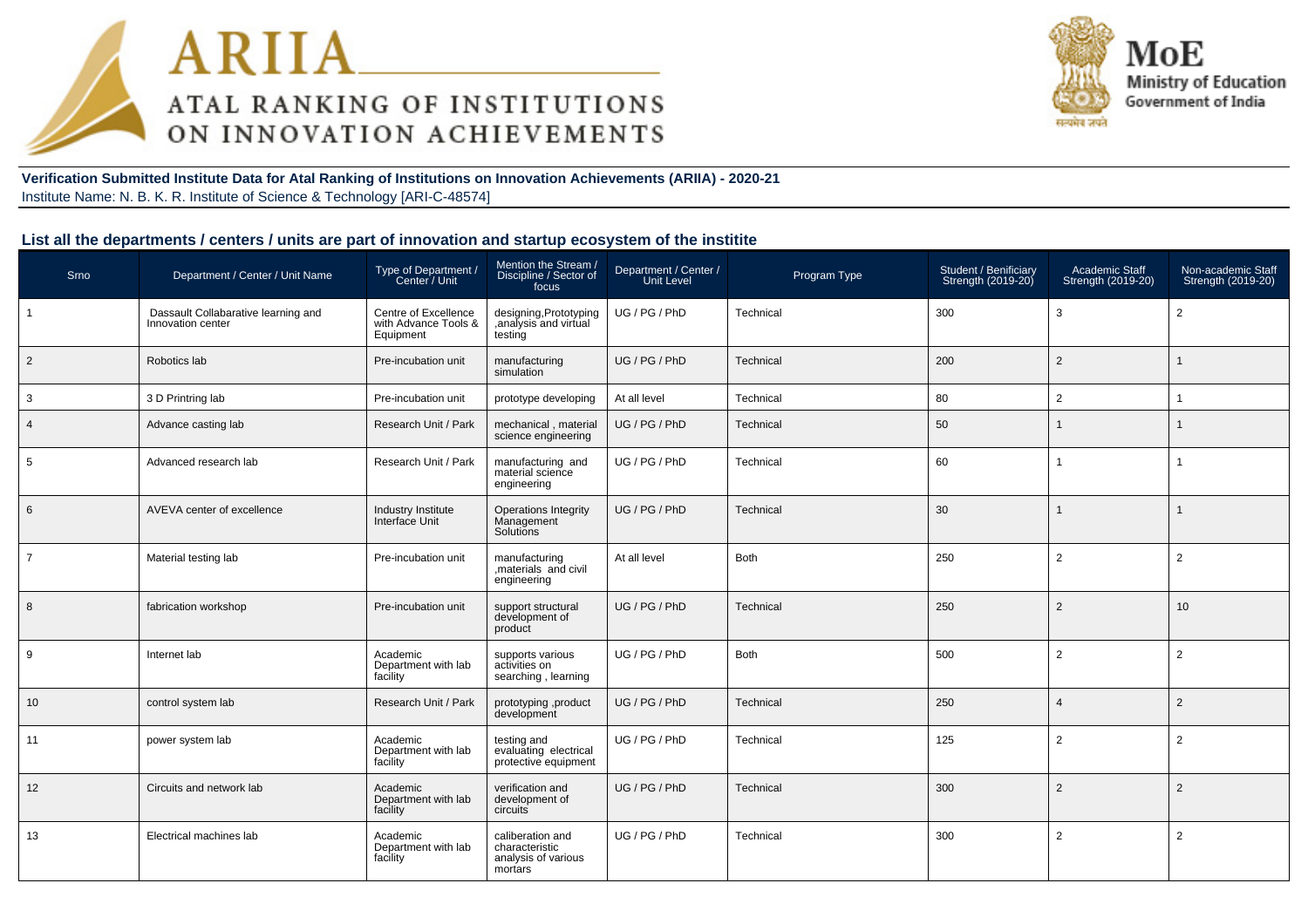### **List all the departments / centers / units are part of innovation and startup ecosystem of the institite**

| 14 | <b>IOT</b> lab                              | Academic<br>Department with lab<br>facility               | design and<br>development                               | UG / PG / PhD | Technical | 180 |  |
|----|---------------------------------------------|-----------------------------------------------------------|---------------------------------------------------------|---------------|-----------|-----|--|
| 15 | Micro processor and Embedded systems<br>lab | Academic<br>Department with lab<br>facility               | programming and<br>product development                  | UG / PG / PhD | Technical | 180 |  |
| 16 | Huawei center of excellence                 | Centre of Excellence<br>with Advance Tools &<br>Equipment | Networking project<br>development                       | UG/PG/PhD     | Technical | 100 |  |
| 17 | Digital systems designs lab                 | Academic<br>Department with lab<br>facility               | programming and<br>development of<br>electronic devices | UG / PG / PhD | Technical | 30  |  |
| 18 | Digital signal processing lab               | Academic<br>Department with lab<br>facility               | training and<br>development                             | UG/PG/PhD     | Technical | 100 |  |

## **Participation of HEI in Innovation & Entrepreneurship Initiatives of Ministry of Education (Till Today)**

| Programs/Initiatives                                                                                                                           | <b>Status</b> | <b>Registration ID</b>           |
|------------------------------------------------------------------------------------------------------------------------------------------------|---------------|----------------------------------|
| Adopted National Innovation and Start-up Policy at the HEI                                                                                     | Yes           | Not Required                     |
| Establishment of Institution's Innovation Council (IIC) at HEI                                                                                 | <b>YES</b>    | IIC Registration ID: IC201810094 |
| Trained Innovation Ambassadors at HEI                                                                                                          | <b>YES</b>    | Not Required                     |
| Participation in Smart India Hackathon (SIH)                                                                                                   | Yes           | Not Required                     |
| Facilitated listing start-ups/ technologies in Young India combating COVID with Knowledge, Technology and Innovation (YUKTI 2.0) portal of MIC | No            | Not Required                     |
| Participation in National Education Alliance of Technology (NEAT)                                                                              | Yes           | Not Required                     |

## **Section 1 > i : Details of Co-curricular events/programs related to Innovation, IPR and Entrepreneurship/Start-up Conducted by the HEI**

| Srno | Name of<br>Program<br>Full)<br>Name)                                                          | Program<br>Theme | Program<br><b>Type</b> | Program<br>Category           | Organizin<br>g<br>Departm<br>ent/<br>Centre /<br><b>Student</b><br>Body<br>Name | Program<br>Start<br>Date   | Program<br>End Date        | Program<br>Duration(i<br>n Days) | Program<br>Location | Internal<br>Participa<br>nts<br>(Student) | Internal<br>Participa<br>nts<br>(Faculty) | External<br>Participa<br>nts<br>(Student) | External<br>Participa<br>nts<br>(Faculty) | Total<br>Number<br>of<br>Participa<br>nts | Had institute spent expenses<br>either from own<br>resource/received fund to<br>organise the<br>?program/activity/event | Did any of the participants<br>received any awards/recognition<br>for startup / innovation ideas /<br>research? |
|------|-----------------------------------------------------------------------------------------------|------------------|------------------------|-------------------------------|---------------------------------------------------------------------------------|----------------------------|----------------------------|----------------------------------|---------------------|-------------------------------------------|-------------------------------------------|-------------------------------------------|-------------------------------------------|-------------------------------------------|-------------------------------------------------------------------------------------------------------------------------|-----------------------------------------------------------------------------------------------------------------|
|      | Leadersh<br>ip Talk<br>Series by<br>Prof Anil<br>Sahasrab<br>udhe<br><b>AICTE</b><br>Chairman | Innovatio        | Motivatio<br>nal speak | Institute<br>Lead<br>Activity | <b>MIC</b>                                                                      | 22-04-20<br>19<br>00:00:00 | 22-04-20<br>19<br>00:00:00 |                                  | Within<br>Campus    | 105                                       | 10                                        |                                           | 0                                         | 115                                       | No                                                                                                                      | <b>No</b>                                                                                                       |
| 2    | Leadersh<br>ip Talk<br>Series by<br>Dr.<br>Ramesh<br>Pokhriyal<br>Nishank                     | Innovatio<br>n   | Motivatio<br>nal speak | Institute<br>Lead<br>Activity | <b>MIC</b>                                                                      | 22-08-20<br>19<br>00:00:00 | 22-08-20<br>19<br>00:00:00 |                                  | Within<br>Campus    | 58                                        | 5                                         | $\overline{2}$                            | $\mathbf{0}$                              | 65                                        | <b>No</b>                                                                                                               | <b>No</b>                                                                                                       |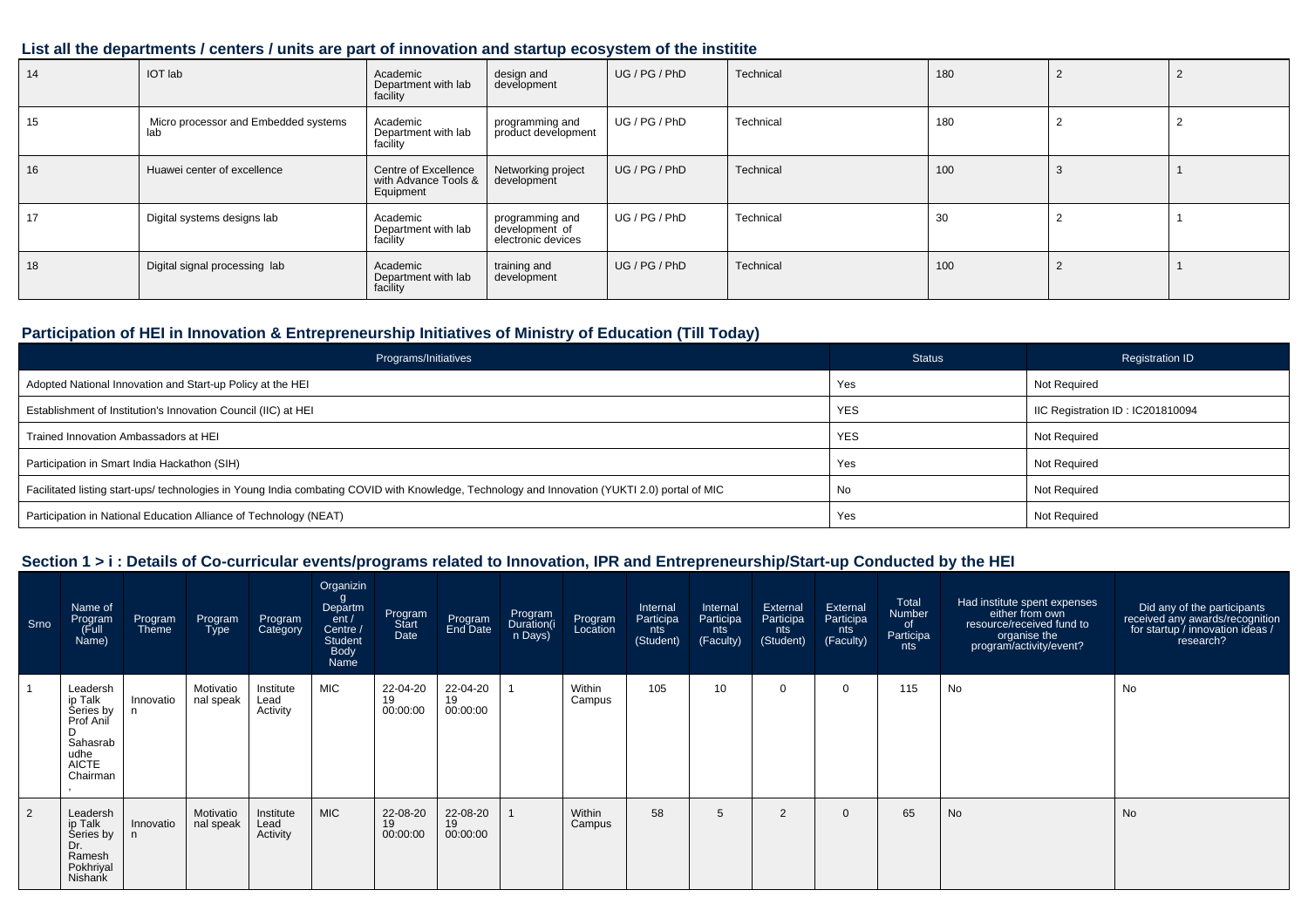| $\mathbf{3}$    | Innovatio<br>n Day<br>Essay<br>writing<br>and<br>poster<br>presentat<br>ion                                                                   | Innovatio<br>n                                | Skill<br>developm<br>ent   | Institute<br>Lead<br>Activity | <b>NBKRIST</b>                                 | 15-10-20<br>19<br>00:00:00 | 15-10-20<br>19<br>00:00:00 | 1            | Within<br>Campus | 45  | 8            | 0              | $\mathbf 0$     | 53  | No                                                                                                        | Award /<br>Position /<br>selected<br>few<br>students<br>Recognition<br>Secured<br>Title of<br>best<br>performanc<br>Innovation /<br>Start-up<br>e<br>Secured the<br>certificates<br>Award /<br>Recognition<br>Award/Recog<br>nition/Achieve<br>ment<br>Received for |
|-----------------|-----------------------------------------------------------------------------------------------------------------------------------------------|-----------------------------------------------|----------------------------|-------------------------------|------------------------------------------------|----------------------------|----------------------------|--------------|------------------|-----|--------------|----------------|-----------------|-----|-----------------------------------------------------------------------------------------------------------|---------------------------------------------------------------------------------------------------------------------------------------------------------------------------------------------------------------------------------------------------------------------|
| $\overline{4}$  | Innovator<br>Motivatio<br>nal<br>speech                                                                                                       | Innovatio<br>n                                | Training                   | Institute<br>Lead<br>Activity | <b>NBKRIST</b>                                 | 13-12-20<br>19<br>00:00:00 | 13-12-20<br>19<br>00:00:00 | $\mathbf{1}$ | Within<br>Campus | 182 | 15           | 3              | $\overline{2}$  | 202 | Total Expense<br>10000<br>Amount<br>Incurred by<br>Institute to<br>Organise the<br>Program (In<br>Rupees) | No                                                                                                                                                                                                                                                                  |
| $5\phantom{.0}$ | Impact<br>lecture<br>on<br>Innovatio<br>n and<br>startup                                                                                      | Entrepre<br>neurship/<br><b>Startup</b>       | Skill<br>developm<br>ent   | Institute<br>Lead<br>Activity | <b>NBKRIST</b>                                 | 11-03-20<br>20<br>00:00:00 | 11-03-20<br>20<br>00:00:00 | $\mathbf{1}$ | Within<br>Campus | 188 | 12           | $\overline{2}$ | 2               | 204 | No                                                                                                        | No                                                                                                                                                                                                                                                                  |
| $6\phantom{1}6$ | Entrepre<br>neurial<br>Mindset                                                                                                                | Entrepre<br>neurship/<br>Startup <sup>1</sup> | Orientatio<br>n<br>Session | Institute<br>Lead<br>Activity | District<br>Industry<br>Agency                 | 25-09-20<br>19<br>00:00:00 | 25-09-20<br>19<br>00:00:00 | $\mathbf{1}$ | Within<br>Campus | 107 | 8            | $\overline{2}$ | $5\phantom{.0}$ | 122 | No                                                                                                        | No                                                                                                                                                                                                                                                                  |
| $\overline{7}$  | <b>ENTREP</b><br><b>RENEUR</b><br>SHIP<br>AND<br><b>SKILL</b><br><b>DEVELO</b><br><b>PMENT</b><br>OPPORT<br><b>UNITIES</b><br><b>IN INDIA</b> | Entrepre<br>neurship/<br>Startup              | Training                   | Institute<br>Lead<br>Activity | non profit<br>organizati<br>on                 | 25-01-20<br>20<br>00:00:00 | 25-01-20<br>20<br>00:00:00 | $\mathbf{1}$ | Within<br>Campus | 91  | 8            | 4              | $\overline{4}$  | 107 | No                                                                                                        | No                                                                                                                                                                                                                                                                  |
| 8               | Entrepre<br>neural<br>Mindset                                                                                                                 | Entrepre<br>neurship/<br>Startup              | Awarene<br>SS              | Institute<br>Lead<br>Activity | Compute<br>r Science<br>and<br>Engineeri<br>ng | 25-09-20<br>19<br>00:00:00 | 25-09-20<br>19<br>00:00:00 | $\mathbf{1}$ | Within<br>Campus | 20  | $\mathbf{1}$ | $\mathbf 0$    | $\mathbf{0}$    | 21  | No                                                                                                        | No                                                                                                                                                                                                                                                                  |

### **Section 1 > i : Details of Co-curricular events/programs related to Innovation, IPR and Entrepreneurship/Start-up Conducted by the HEI**

Section 1 > ii : Details of Students, Faculties/Staff Participation/Representation in Co-curricular events/programs related to Innovation, IPR and Entrepreneurship/Start-up<br>at the State, National and (or) International Lev

**No Data Flled!**

**Section 2 > i : List the Academic Programs on Innovation, IPR and Entrepreneurship Development Offered During the Academic Period (2019-20)**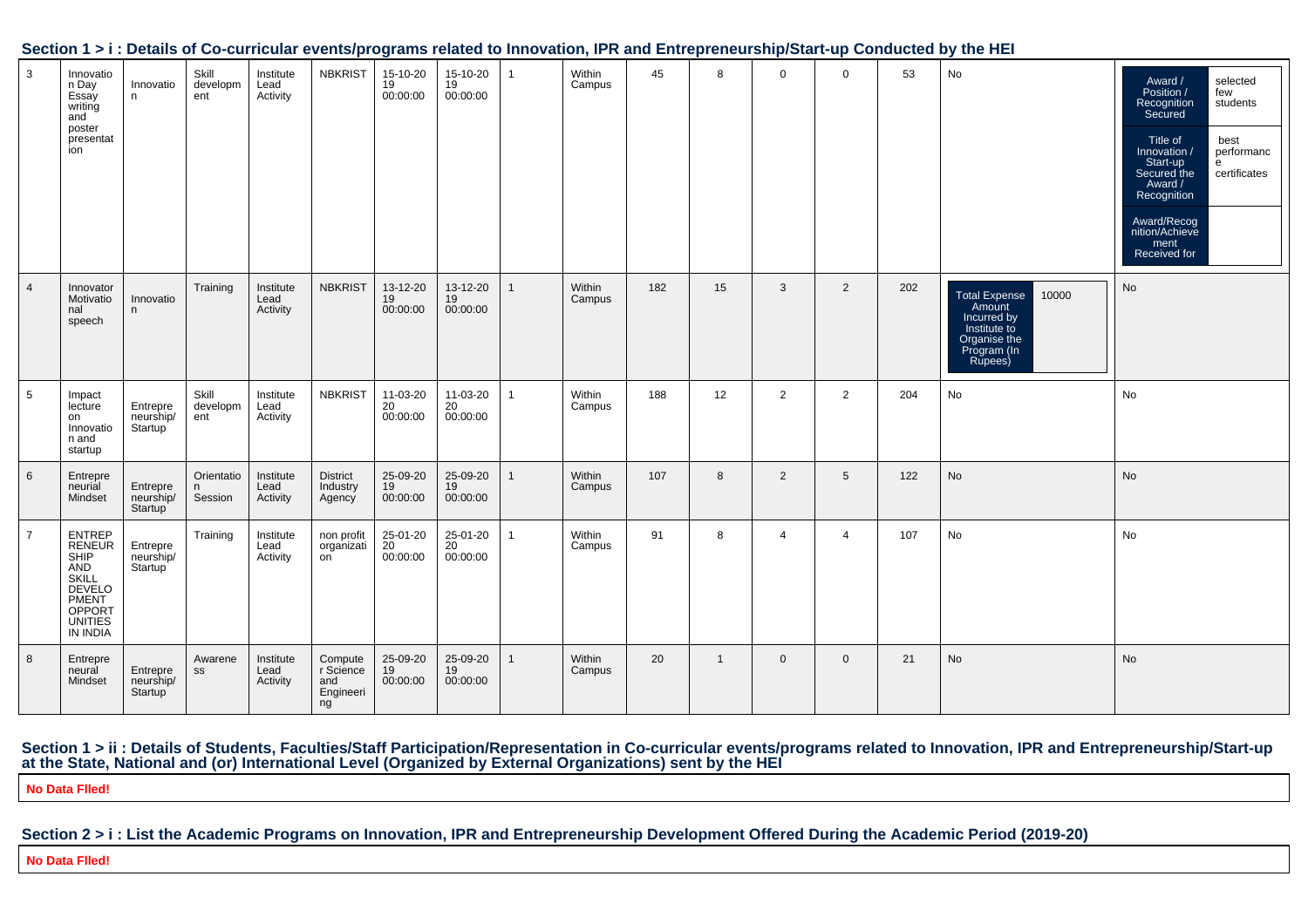### Section 2 > ii : List the Employment Generation Skill Development Programs Organized by the HEI on Innovation, IPR and Entrepreneurship Development During the **Academic Period (2019-20)**

**No Data Flled!**

Section 2 > iii : List the Full Time Faculties had with a Degree (UG/PG/PhD) in Innovation/IPR/Entrepreneurship and (or) Received Specialized Training program of I&E, IPR **(MDP, EDP, FDP, Short-term Certificate Course, of minimum 30 hours Duration) conducted by various State, Central Govt. agencies, and Knowledge Agencies in theAcademic Period (2019-20)**

| Srno           | <b>Faculty Name</b>                     |            |                               | Department/Centre/Unit Name |                 |                                | Designation                           | Do you have a degree in I&E & IPR? |                          |                                                     | Had the faculty received training on I&E &<br>IPR during AY 2019-20 |
|----------------|-----------------------------------------|------------|-------------------------------|-----------------------------|-----------------|--------------------------------|---------------------------------------|------------------------------------|--------------------------|-----------------------------------------------------|---------------------------------------------------------------------|
|                | P. Nanda Kumar                          |            | <b>Mechanical Engineering</b> |                             |                 | Professor                      |                                       | No                                 |                          | Yes                                                 |                                                                     |
|                | <b>Training Name</b>                    |            | <b>Training Theme</b>         | Type of Course              |                 | <b>Training Agency</b><br>Name | Training Agency<br>Type               | <b>Training Start Date</b>         | <b>Training End Date</b> | Training Duration<br>(in Days)                      | Mode of Delivery                                                    |
|                | Innovation Ambassador                   |            | Entrepreneurship/Startup      | Short term<br>Certificate   | <b>MIC MHRD</b> |                                | Govt. Agency<br>(Central)             | 26-02-2020<br>00:00:00             | 27-02-2020<br>00:00:00   | $\overline{2}$                                      | Offline                                                             |
|                | Regional orientation program            |            | Entrepreneurship/Startup      | Short term<br>Certificate   | <b>MIC MHRD</b> |                                | Govt. Agency<br>(Central)             | 02-08-2019<br>00:00:00             | 02-08-2019<br>00:00:00   |                                                     | Offline                                                             |
| 2              | S Suresh Babu                           |            | CSE                           |                             |                 | Asst Professor                 |                                       | No                                 |                          | Yes                                                 |                                                                     |
|                | <b>Training Name</b>                    |            | <b>Training Theme</b>         | <b>Type of Course</b>       |                 | Training Agency<br>Năme        | Training Agency<br>Type               | <b>Training Start Date</b>         | <b>Training End Date</b> | Training Duration<br>(in Days)                      | Mode of Delivery                                                    |
|                | Innovation Ambassador                   | <b>IPR</b> |                               | Short term<br>Certificate   | <b>MIC</b>      |                                | Govt. Agency<br>(Central)             | 26-02-2020<br>00:00:00             | 27-02-2020<br>00:00:00   | $\overline{2}$                                      | Offline                                                             |
| 3              | C H Nikitha                             |            | ECE                           |                             |                 | Asst Professor                 |                                       | No                                 |                          | Yes                                                 |                                                                     |
|                | <b>Training Name</b>                    |            | <b>Training Theme</b>         | <b>Type of Course</b>       |                 | <b>Training Agency</b><br>Name | <b>Training Agency</b><br><b>Type</b> | <b>Training Start Date</b>         | <b>Training End Date</b> | Training Duration<br>(in Days)                      | Mode of Delivery                                                    |
|                | Wireless and Cellular<br>communications | Innovation |                               | Short term<br>Certificate   | <b>NPTEL</b>    |                                | Govt. Agency<br>(Central)             | 16-07-2019<br>00:00:00             | 24-10-2019<br>00:00:00   | 101                                                 | Online                                                              |
| $\overline{4}$ | Gurukumar Lokku                         |            | ECE                           |                             |                 | <b>Asst Professor</b>          |                                       | <b>No</b>                          |                          | Yes                                                 |                                                                     |
|                | <b>Training Name</b>                    |            | <b>Training Theme</b>         | Type of Course              |                 | <b>Training Agency</b><br>Name | <b>Training Agency</b><br><b>Type</b> | <b>Training Start Date</b>         | <b>Training End Date</b> | <b>Training Duration</b><br>$(in \overline{D}$ ays) | Mode of Delivery                                                    |
| 5              | R Lavanya                               |            | ECE                           |                             |                 | Associate Professor            |                                       | No                                 |                          | Yes                                                 |                                                                     |
|                | <b>Training Name</b>                    |            | <b>Training Theme</b>         | <b>Type of Course</b>       |                 | <b>Training Agency</b><br>Name | <b>Training Agency</b><br><b>Type</b> | <b>Training Start Date</b>         | <b>Training End Date</b> | <b>Training Duration</b><br>(in Days)               | Mode of Delivery                                                    |

### **Section 3 > i : List Idea/Innovation Centric Student Clubs Are Functional at the HEI with Access to Co-working Space/Work-stations for Students with Facilities &Equipment Available to promote and Support Innovation, Entrepreneurship and IPR Activities in Campus**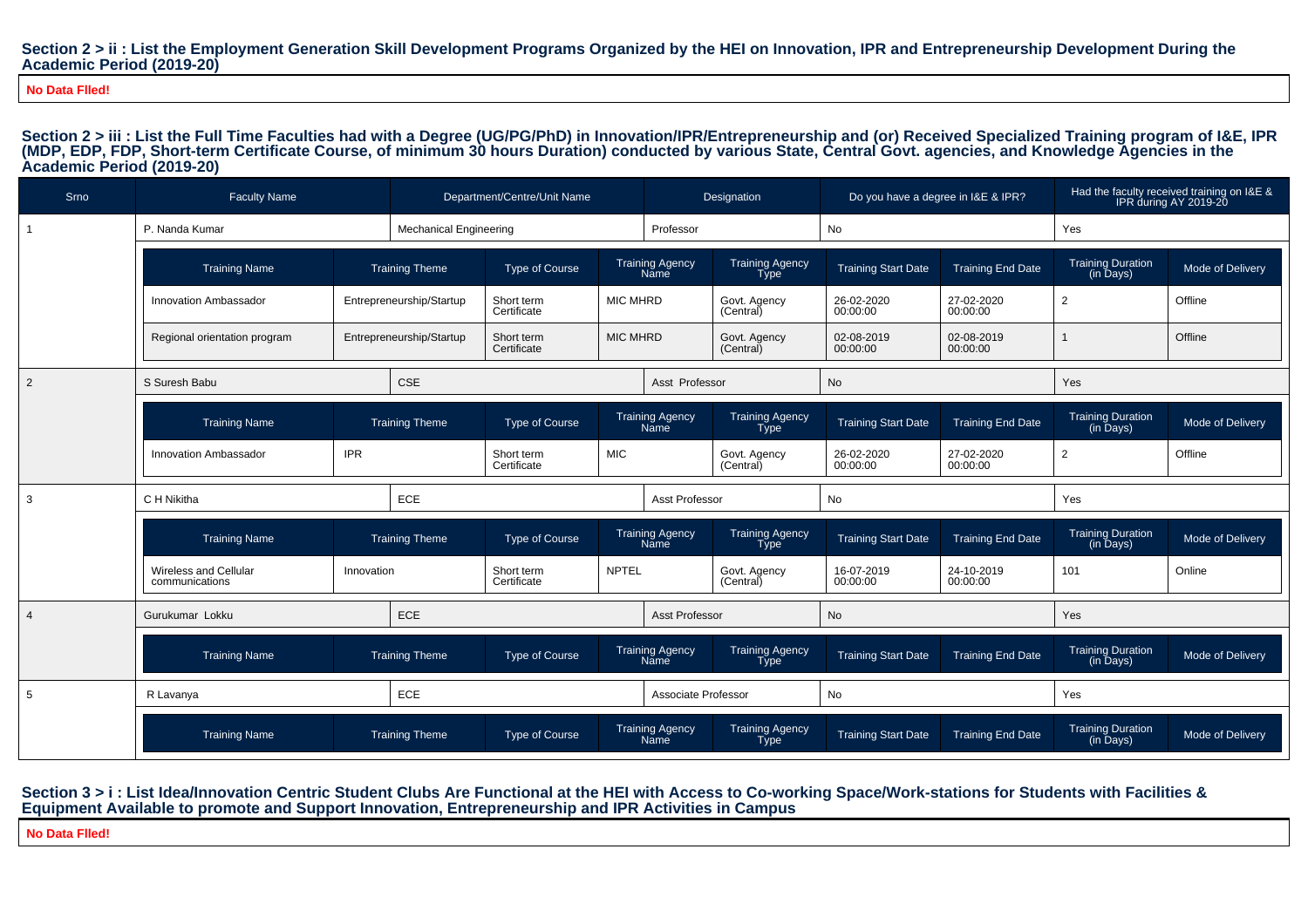| Srno | Name of Pre-<br><b>Incubation Centre</b>    | Type of<br>Facility | Year of<br>Establishme<br>nt | Type of<br>Facilities<br>Available at<br>the Centre | Pre-Incubation<br>with Access to<br>Other I&E<br>Facilities at the<br>HEI | Name of the<br>Funding<br>Schemes<br>Available<br>with Pre-<br>Incubation<br>Unit, if any<br>(Optional) | <b>Facility Details</b>                                                                                                                                                            | Total Nos of Dedicated<br>Executive/Management<br>team Strength Engaged at<br>the Facility | Had the Pre-Incubation<br>Unit Provided any<br>Funding Support for<br>Idea/Prototype/Innovati<br>on Development and<br>implementation during<br>the Financial Year<br>2019-20 | Had institute<br>Generated Income<br>either from Services<br>Offered by Pre-<br>Incubation<br>Centre/Facilities? | Had institute spent expenses either<br>from own resource/received fund<br>towards Establishment/Operation<br>of Pre-Incubation Centre/Facilities? |
|------|---------------------------------------------|---------------------|------------------------------|-----------------------------------------------------|---------------------------------------------------------------------------|---------------------------------------------------------------------------------------------------------|------------------------------------------------------------------------------------------------------------------------------------------------------------------------------------|--------------------------------------------------------------------------------------------|-------------------------------------------------------------------------------------------------------------------------------------------------------------------------------|------------------------------------------------------------------------------------------------------------------|---------------------------------------------------------------------------------------------------------------------------------------------------|
|      | Dassault<br>systems center of<br>Excellence | Design<br>Centre    | 2018                         | Work<br>Stations                                    | Centre of<br>Excellence with<br><b>Advance Tools</b>                      | Centre of<br>Excellence<br>with<br>Advance<br>Tools                                                     | Ch<br>Facility<br>Vikikra<br>Incharge<br>m<br>Name<br>Kumar<br>Facility<br>mehod<br>@nbkri<br>Incharge<br>Email<br>st.org<br>Facility<br>949032<br>19<br>Incharge<br>Phone         | 5                                                                                          | Yes                                                                                                                                                                           | No                                                                                                               | <b>No</b>                                                                                                                                         |
| 2    | Robotics lab                                | Maker's<br>Space    | 2015                         | Co-working<br>Space                                 | <b>Student Clubs</b>                                                      | Student<br>Clubs                                                                                        | Facility<br>Promo<br>Incharge<br>d<br>Kumar<br>Name<br>yudha<br>Facility<br>m.pra<br>mod@<br>Incharge<br>gmail.c<br>Email<br>om<br>Facility<br>924771<br>4280<br>Incharge<br>Phone | 3                                                                                          | Yes                                                                                                                                                                           | <b>No</b>                                                                                                        | <b>No</b>                                                                                                                                         |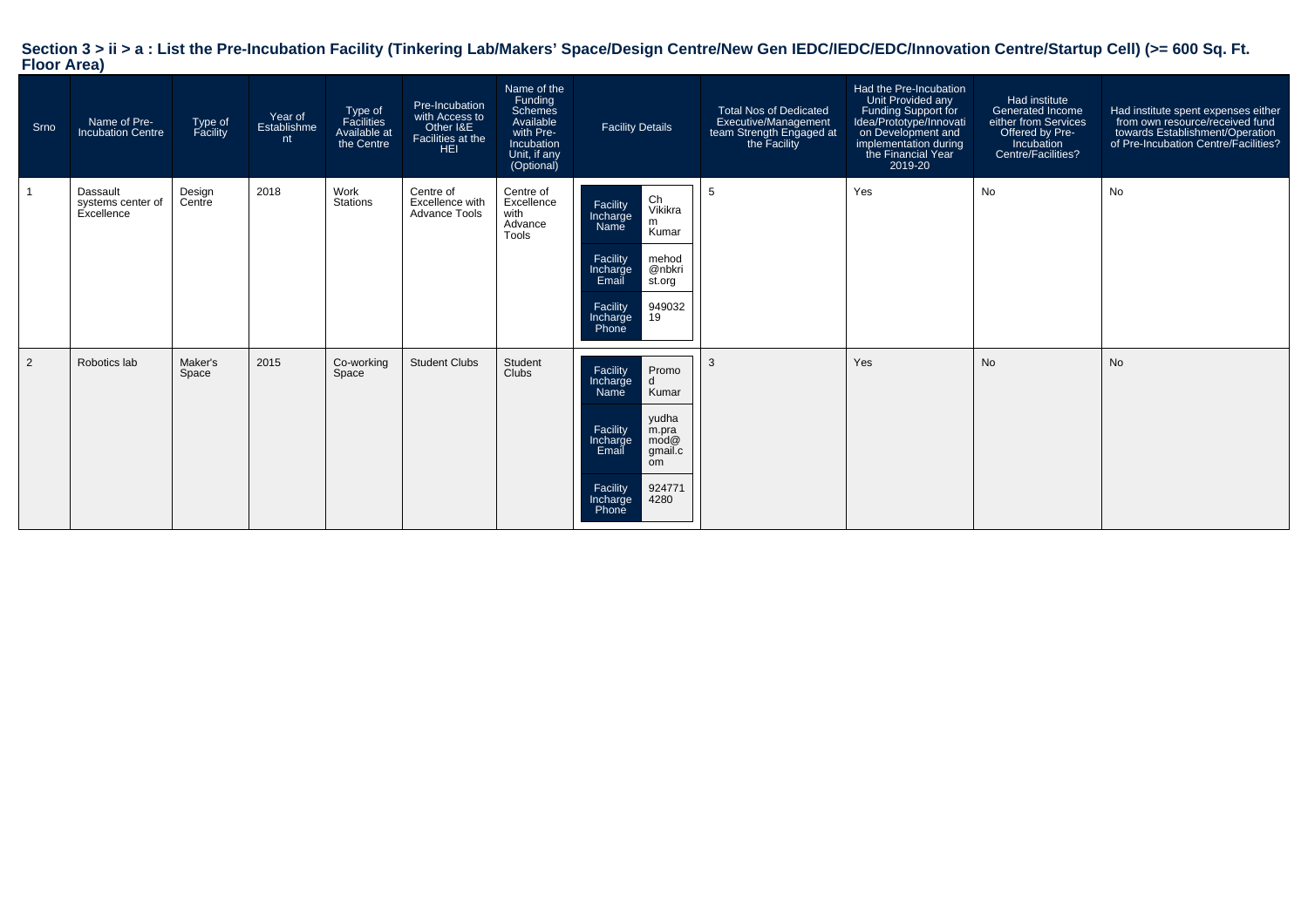| $1001$ ALCO    |                                 |                  |                        |                                         |                                     |                                      |                                                                                                |                                                                                         |                |                                             |                                                                                                                                                                                                                                                                                                                                                                                                 |                                 |                                                                                                                      |
|----------------|---------------------------------|------------------|------------------------|-----------------------------------------|-------------------------------------|--------------------------------------|------------------------------------------------------------------------------------------------|-----------------------------------------------------------------------------------------|----------------|---------------------------------------------|-------------------------------------------------------------------------------------------------------------------------------------------------------------------------------------------------------------------------------------------------------------------------------------------------------------------------------------------------------------------------------------------------|---------------------------------|----------------------------------------------------------------------------------------------------------------------|
| $\mathbf{3}$   | Advanced<br>Production lab      | Maker's<br>Space | 2016                   | 3D Printing<br>& Prototype<br>Equipment | Innovation<br>Park/Research<br>Park | Innovation<br>Park/Resear<br>ch Park | Facility<br>Incharge<br>Name<br>Facility<br>Incharge<br>Email<br>Facility<br>Incharge<br>Phone | $\mathsf{Ps}$<br>Ravi<br>Kumar<br>polepal<br>le2000<br>@gmai<br>I.com<br>944114<br>7857 | $\overline{2}$ | No                                          | Yes<br>Total<br>Annual<br>Income<br>from<br>Training<br>and Skill<br>Develop<br>ment<br>Services<br>(In<br>Rupees)<br>Total<br>Annual<br>Income<br>from<br>(Technic<br>al and<br><b>Business</b><br>Mentorin<br>g<br>Services<br>$(\ln$<br>Rupees)<br>Total<br>Annual<br>Income<br>from<br>Office<br>Space<br>and<br>Rental<br>Services<br>to Start-<br>ups/Inno<br>vators<br>$(\ln$<br>Rupees) | 10000<br>$\overline{0}$<br>5000 | Yes                                                                                                                  |
|                | Institute's Own Fund / Resource |                  | Source of Grant / Fund |                                         |                                     | <b>NBKRIST</b>                       | Agency Name                                                                                    |                                                                                         |                | Agency Type<br><b>Educational Institute</b> |                                                                                                                                                                                                                                                                                                                                                                                                 | 650000                          | Total Grants / Funds Received by Pre-<br>Incubation & Incubation Centre / Facilities<br>exists in Campus (In Rupees) |
| $\overline{4}$ | AVEVA centre of<br>Excellence   | Design<br>Centre | 2019                   | Work<br><b>Stations</b>                 | Innovation Labs                     | Innovation<br>Labs                   | Facility<br>Incharge<br>Name<br>Facility<br>Incharge<br>Email<br>Facility<br>Incharge<br>Phone | M.<br>Sriniva<br>sulu<br>mslu54<br>4@gm<br>ail.com<br>944074<br>0444                    | $\overline{2}$ | Yes                                         | No                                                                                                                                                                                                                                                                                                                                                                                              |                                 | Yes                                                                                                                  |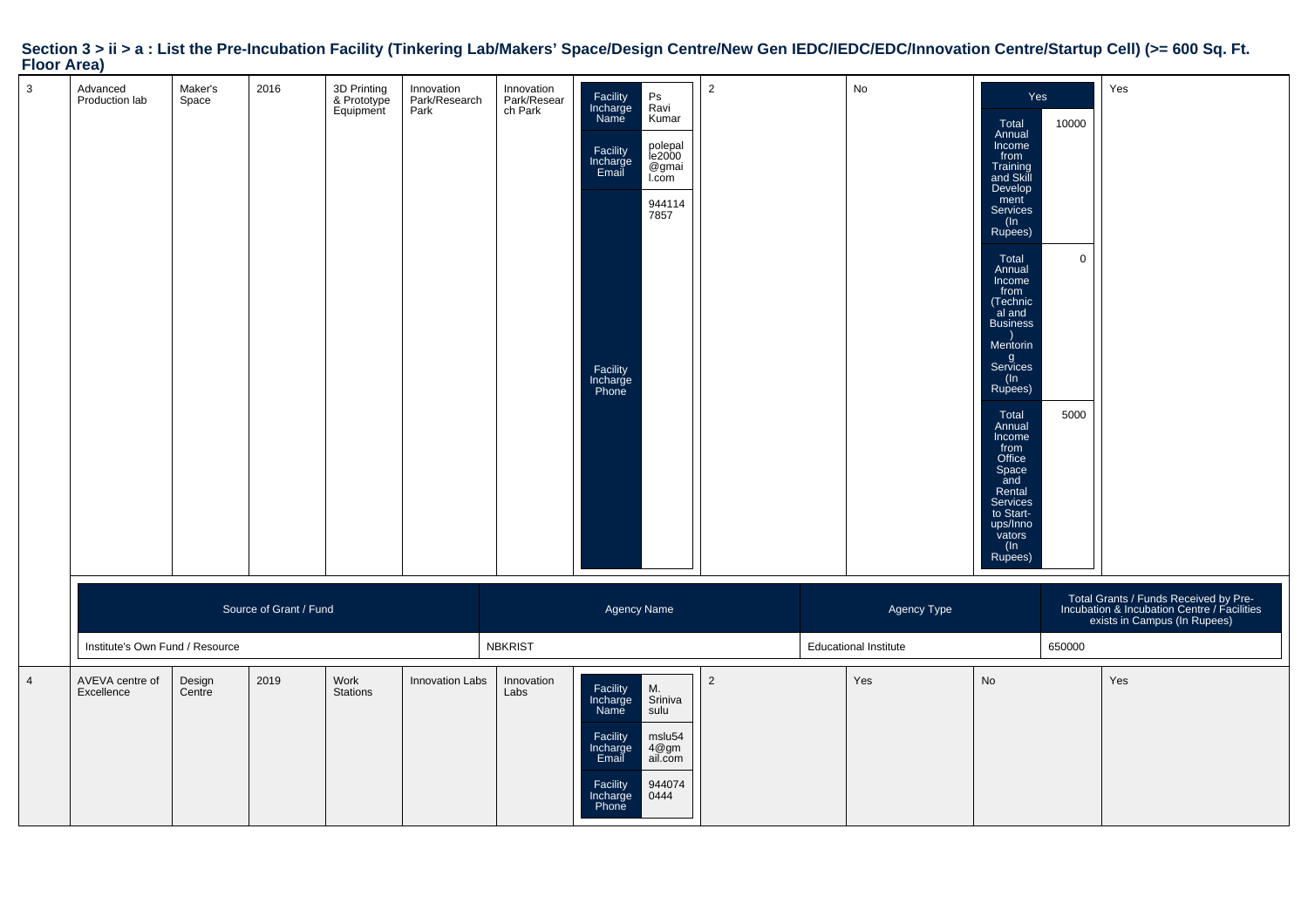|                |                                 |                      | Source of Grant / Fund |                         |                                                       |                                                           | <b>Agency Name</b>                                                                                                                                                                           |                | Agency Type                  |           |              | Total Grants / Funds Received by Pre-<br>Incubation & Incubation Centre / Facilities<br>exists in Campus (In Rupees) |
|----------------|---------------------------------|----------------------|------------------------|-------------------------|-------------------------------------------------------|-----------------------------------------------------------|----------------------------------------------------------------------------------------------------------------------------------------------------------------------------------------------|----------------|------------------------------|-----------|--------------|----------------------------------------------------------------------------------------------------------------------|
|                | Institute's Own Fund / Resource |                      |                        |                         |                                                       | Self finaced                                              |                                                                                                                                                                                              |                | Govt. Agency (State)         |           | $\mathbf 0$  |                                                                                                                      |
| 5              | Huawai Centre<br>of excellence  | Innovation<br>Centre | 2019                   | Work<br>Stations        | Centre of<br>Excellence with<br><b>Advance Tools</b>  | Centre of<br>Excellence<br>with<br>Advance<br>Tools       | B<br>Facility<br>Rajend<br>Incharge<br>ra<br>Name<br>prasd<br>rajendr<br>Facility<br>a.reddy<br>Incharge<br>87@g<br>Email<br>mail.co<br>m<br>Facility<br>998508<br>Incharge<br>8086<br>Phone | 3              | Yes                          | No        |              | Yes                                                                                                                  |
|                |                                 |                      | Source of Grant / Fund |                         |                                                       |                                                           | <b>Agency Name</b>                                                                                                                                                                           |                | Agency Type                  |           |              | Total Grants / Funds Received by Pre-<br>Incubation & Incubation Centre / Facilities<br>exists in Campus (In Rupees) |
|                | Institute's Own Fund / Resource |                      |                        |                         |                                                       | <b>NBKRIST</b>                                            |                                                                                                                                                                                              |                | <b>Educational Institute</b> |           | $\mathbf 0$  |                                                                                                                      |
| 6              | D Link academy                  | Design<br>Centre     | 2017                   | Work<br><b>Stations</b> | Innovation<br>Park/Research<br>Park, Student<br>Clubs | Innovation<br>Park/Resear<br>ch<br>Park,Studen<br>t Clubs | Facility<br>$\mathbb S$<br>Incharge<br>Suresh<br>Babu<br>Name<br>laksur.<br>Facility<br>suresh<br>Incharge<br>@gmai<br>Email<br>I.com<br>949019<br>Facility<br>1968<br>Incharge<br>Phone     | 3              | Yes                          | <b>No</b> |              | Yes                                                                                                                  |
|                | Source of Grant / Fund          |                      |                        |                         |                                                       |                                                           | <b>Agency Name</b>                                                                                                                                                                           |                | Agency Type                  |           |              | Total Grants / Funds Received by Pre-<br>Incubation & Incubation Centre / Facilities<br>exists in Campus (In Rupees) |
|                | Institute's Own Fund / Resource |                      |                        |                         |                                                       | <b>NBKRIST</b>                                            |                                                                                                                                                                                              |                | <b>Educational Institute</b> |           | $\mathsf{O}$ |                                                                                                                      |
| $\overline{7}$ | Prototyping lab                 | Maker's<br>Space     | 2018                   | Co-working<br>Space     | Incubation<br>Unit, Student<br>Clubs                  | Incubation<br>Unit, Student<br>Clubs                      | Facility<br>Incharge<br>Venkat<br>eswarl<br>Name<br>$\mathsf{u}$<br>kayyal<br>Facility<br>a.venk<br>Incharge<br>y@gm<br>ail.com<br>Email<br>738224<br>Facility<br>7826<br>Incharge<br>Phone  | $\overline{2}$ | No                           | No        |              | Yes                                                                                                                  |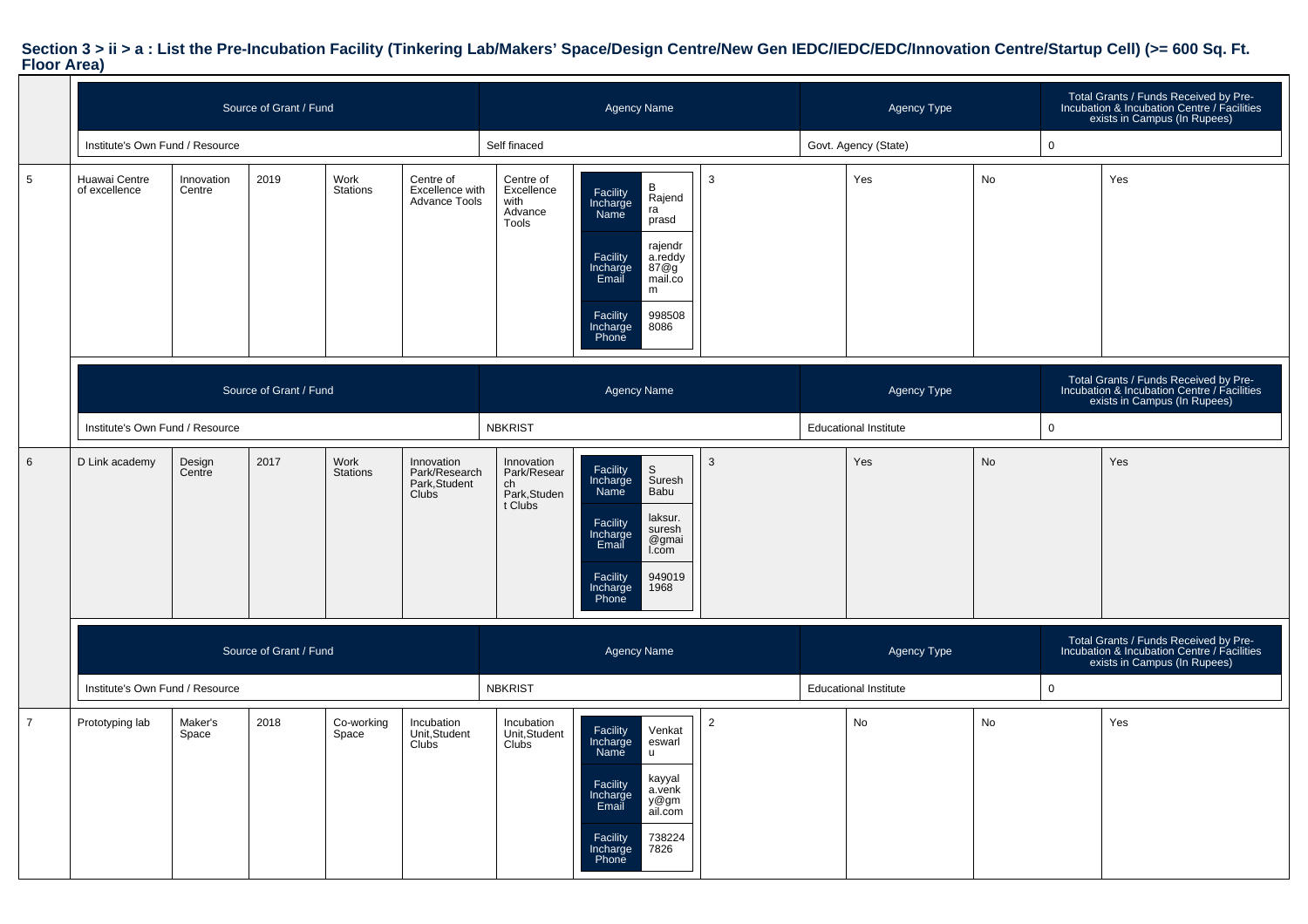|   |                                                                                                              |  | Source of Grant / Fund |  |                        |                    | <b>Agency Name</b>                                                                                                                                                                           |                              | Agency Type |    | Total Grants / Funds Received by Pre-<br>Incubation & Incubation Centre / Facilities<br>exists in Campus (In Rupees) |
|---|--------------------------------------------------------------------------------------------------------------|--|------------------------|--|------------------------|--------------------|----------------------------------------------------------------------------------------------------------------------------------------------------------------------------------------------|------------------------------|-------------|----|----------------------------------------------------------------------------------------------------------------------|
|   | Institute's Own Fund / Resource                                                                              |  |                        |  |                        | <b>NBKRIST</b>     |                                                                                                                                                                                              | <b>Educational Institute</b> |             |    |                                                                                                                      |
| 8 | 2018<br>Co-working<br>Innovation<br>Instituion<br>Space, Work<br>Stations<br>Innovation<br>Centre<br>Council |  |                        |  | <b>Innovation Labs</b> | Innovation<br>Labs | Dr.P.<br>Facility<br>Nanda<br>Kumar<br>Incharge<br>Name<br>podrall<br>Facility<br>a.nand<br>akumar<br>Incharge<br>@gmai<br>Email<br>I.com<br>988538<br>Facility<br>5064<br>Incharge<br>Phone | Yes                          |             | No | Yes                                                                                                                  |
|   |                                                                                                              |  | Source of Grant / Fund |  |                        |                    | <b>Agency Name</b>                                                                                                                                                                           |                              | Agency Type |    | Total Grants / Funds Received by Pre-<br>Incubation & Incubation Centre / Facilities<br>exists in Campus (In Rupees) |
|   | Institute's Own Fund / Resource                                                                              |  |                        |  |                        | <b>NBKRIST</b>     |                                                                                                                                                                                              | <b>Educational Institute</b> |             |    |                                                                                                                      |

### **Section 3 > ii > b : List the Centre of Excellence (CoE) Facilities with Advance Tools and Equipment at the HEI (>= 1000 Sq. Ft. Floor Area)**

| Srno | Name of CoE Facility             | Year of<br>Establishment | CoE with Access<br>to Other I&E<br>Facilities at the<br><b>HEI</b> | Name of the<br>Funding<br><b>Schemes</b><br>Available with<br>CoE, if any<br>(Optional) | <b>Facility Details</b>                                                                                                                                                 | <b>Total Nos of</b><br>Dedicated<br>Executive/Manag<br>ement team<br>Strength<br>Engaged at the<br>Facility |    | Had the CoE Provided any<br>Funding Support for<br>Idea/Prototype/Innovation<br>Development and<br>implementation during the<br>Financial Year 2019-20? | Had institute Generated Income<br>either from Services Offered by CoE<br>Centre/Facilities? | Had institute spent expenses<br>either from own<br>resource/received fund towards<br>Establishment/Operation of<br>CoE Centre/Facilities? |
|------|----------------------------------|--------------------------|--------------------------------------------------------------------|-----------------------------------------------------------------------------------------|-------------------------------------------------------------------------------------------------------------------------------------------------------------------------|-------------------------------------------------------------------------------------------------------------|----|---------------------------------------------------------------------------------------------------------------------------------------------------------|---------------------------------------------------------------------------------------------|-------------------------------------------------------------------------------------------------------------------------------------------|
|      | Dassault center of<br>Excellence | 2017                     | Innovation<br>Park/Research<br>Park                                | APSSDC and<br>Self financed                                                             | CH.<br>Facility<br>Vikram<br>Incharge<br>Kumar<br>Name<br>Facility<br>mehod<br>Incharge<br>@nbkri<br>Email<br>st.org<br>Facility<br>94903<br>21975<br>Incharge<br>Phone | . 5                                                                                                         | No |                                                                                                                                                         | <b>No</b>                                                                                   | Yes                                                                                                                                       |
|      |                                  | Source of Grant / Fund   |                                                                    |                                                                                         | <b>Agency Name</b>                                                                                                                                                      |                                                                                                             |    |                                                                                                                                                         | Agency Type                                                                                 | Total Grants / Funds Received by CoE<br>Facility exists in Campus (In Rupees)                                                             |

### **Section 3 > ii > c : List the Incubation Facilities at the HEI (>= 1500 Sq. Ft. Floor Area)**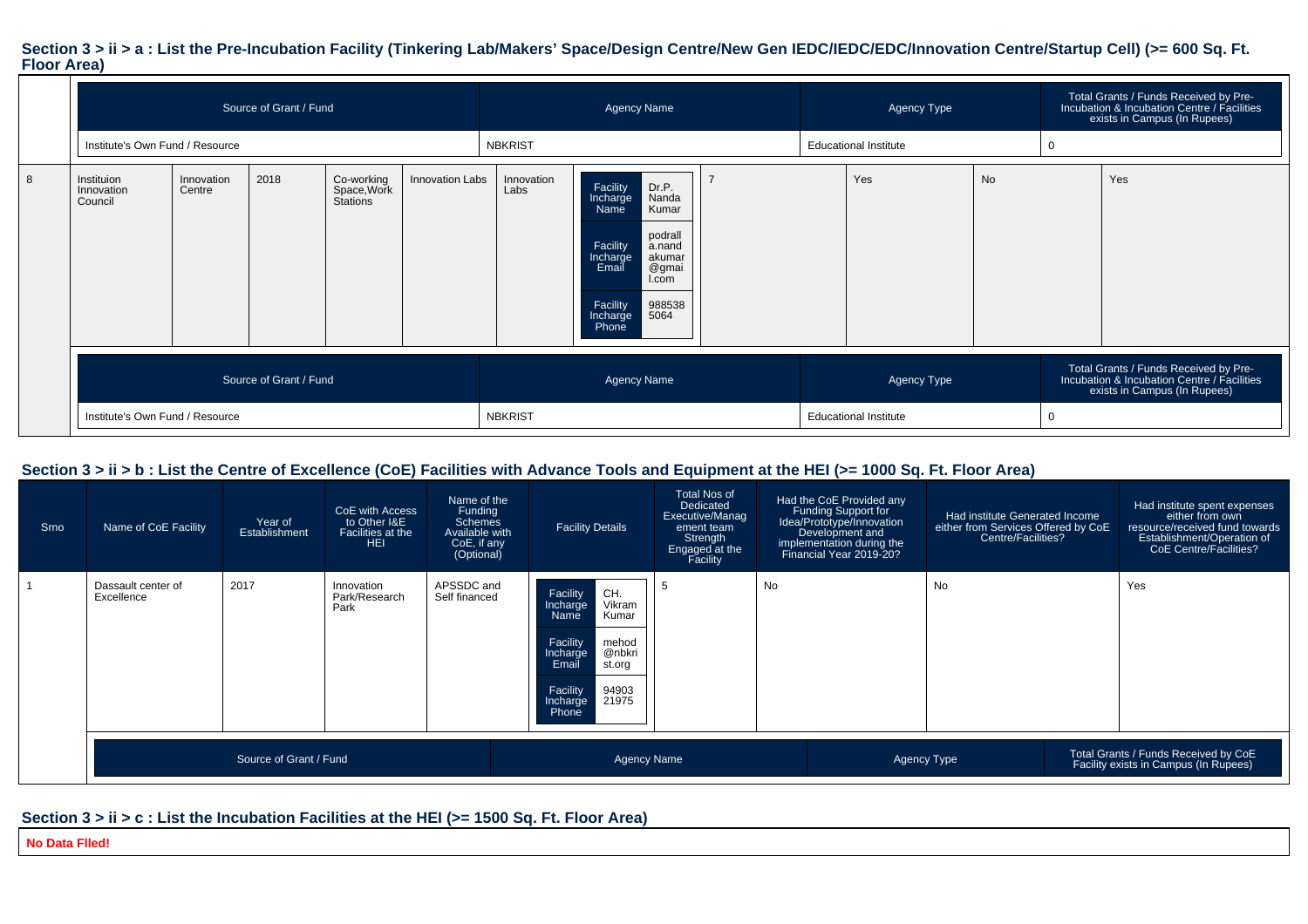**No Data Flled!**

### **Section 3 > ii > e : List the IPR Cell/Technology Transfer Centre Facilities at the HEI**

**No Data Flled!**

### **Section 3 > iii > a : Provide detail list of Faculties as Mentor to help Ideas/Innovations/Startups**

**No Data Flled!**

### **Section 3 > iii > b : Provide detail list of External Experts/Agencies engaged as Mentor to help Ideas/Innovations/Startups**

**No Data Flled!**

### **Section 4 : List all the Innovations Generated Developed, Completed and Implemented in Ground with Support of Pre-incubation & Incubation facilities at the HEI andRecognitions Received**

| Srn<br>$\circ$ | Name of the<br><b>Innovation Generated</b><br>with the Support of<br>HEĽ | Type of<br>Innovation                                | <b>Nature</b><br>of<br>Innovati<br><b>on</b> | Name of<br>the HEI<br>Support<br>ed<br>Innovati<br>on<br>Develop<br>ment | Innov<br>ation<br>Devel<br>oped<br>by | Stage<br>of<br>Innov<br>ation/<br><b>Stage</b><br>of<br><b>TRL</b><br>-it-<br>starte<br>$\mathsf{d}$<br>recei<br>ving<br>the<br>Supp<br>ort<br>durin<br>g the<br>FY<br>2019-<br>20 | Stage<br>of<br>Innov<br>ation/<br>Stage<br>of<br><b>TRL</b><br>reach<br>ed as<br>on<br>31st<br>Marc<br>h.<br>2020                                | <b>Status</b><br>Pre-<br>Incubati<br>on/Incu<br>bation<br>Support<br>to<br>Innovati<br>on as<br>on 31st<br>March<br>2020 | Had the<br>Innovation<br>Received any<br>Recognition at<br>State, National,<br>International<br><b>Level Programs</b><br>during the<br>financial period<br>2019-20 | Had the<br>Innovati<br>on<br>Convert<br>ed into<br>Venture/<br>Startup/<br><b>SME</b><br>Unit<br>during<br>the<br>financial<br>period<br>2019-20 | Had Centre/institute provided any<br>Financial support (either own<br>resource or fund received from<br>agencies) in terms of Seed<br>Grant/Fund Support to Idea /<br>Prototype / Innovations<br>Development during the financial<br>period 2019-20 | Had the Innovations raised any<br>Seed fund/Angel Investment/VC<br>during the period of receiving pre-<br>incubation/incubation support at<br>your Pre-incubation/incubation or<br>HEI during the financial period<br>2019-20                                                                                                                                                                                          | Had the Pre-incubation/Incubation<br>Centre/HEI received any<br>income/revenue from<br>Idea/Prototype/Innovations for the<br>pre-incubation/incubation support<br>and the services offered by Pre-<br>incubation/incubation or institute<br>during the financial period 2019 |
|----------------|--------------------------------------------------------------------------|------------------------------------------------------|----------------------------------------------|--------------------------------------------------------------------------|---------------------------------------|------------------------------------------------------------------------------------------------------------------------------------------------------------------------------------|--------------------------------------------------------------------------------------------------------------------------------------------------|--------------------------------------------------------------------------------------------------------------------------|--------------------------------------------------------------------------------------------------------------------------------------------------------------------|--------------------------------------------------------------------------------------------------------------------------------------------------|-----------------------------------------------------------------------------------------------------------------------------------------------------------------------------------------------------------------------------------------------------|------------------------------------------------------------------------------------------------------------------------------------------------------------------------------------------------------------------------------------------------------------------------------------------------------------------------------------------------------------------------------------------------------------------------|------------------------------------------------------------------------------------------------------------------------------------------------------------------------------------------------------------------------------------------------------------------------------|
|                | <b>Electric All Terrain</b><br>Vehicle                                   | Product<br>Innovation.M<br>arket-place<br>Innovation | Technol<br>ogical                            | <b>NBKRIS</b>                                                            | Stude<br>nt-<br>Facul<br>ty           | <b>TRL</b><br>6:<br>Proto<br>type<br>syste<br>m<br>teste<br>d in<br>inten<br>ded<br>envir<br>onme<br>nt<br>close<br>to<br>expe<br>cted<br>perfor<br>manc<br>е.                     | <b>TRL</b><br>2:<br>Tech<br>nolog<br>$\mathbf{v}$<br>formu<br>lation<br>Conc<br>ept<br>and<br>applic<br>ation<br>have<br>been<br>formu<br>lated. | Innovati<br>on<br>Develop<br>ment<br>Ongoing                                                                             | <b>No</b>                                                                                                                                                          | <b>No</b>                                                                                                                                        | 640000<br><b>Grant Amount</b><br>$in$ Rs                                                                                                                                                                                                            | <b>NBKRIST</b><br>Loan/Investment<br><b>Agency Name</b><br>Educatio<br>Agency Type<br>nal<br>Institute<br>250000<br><b>Total Loan/Angel</b><br>Investment/VC<br>Fund raised by<br>Start-up during the<br>period of pre-<br>incubation/incubati<br>on support at your<br>Pre-<br>incubation/incubati<br>on or institute<br>financial period<br>2019-20 (in<br>Rupees)<br>04-06-20<br>Date of Investment<br>19<br>Raised | <b>No</b>                                                                                                                                                                                                                                                                    |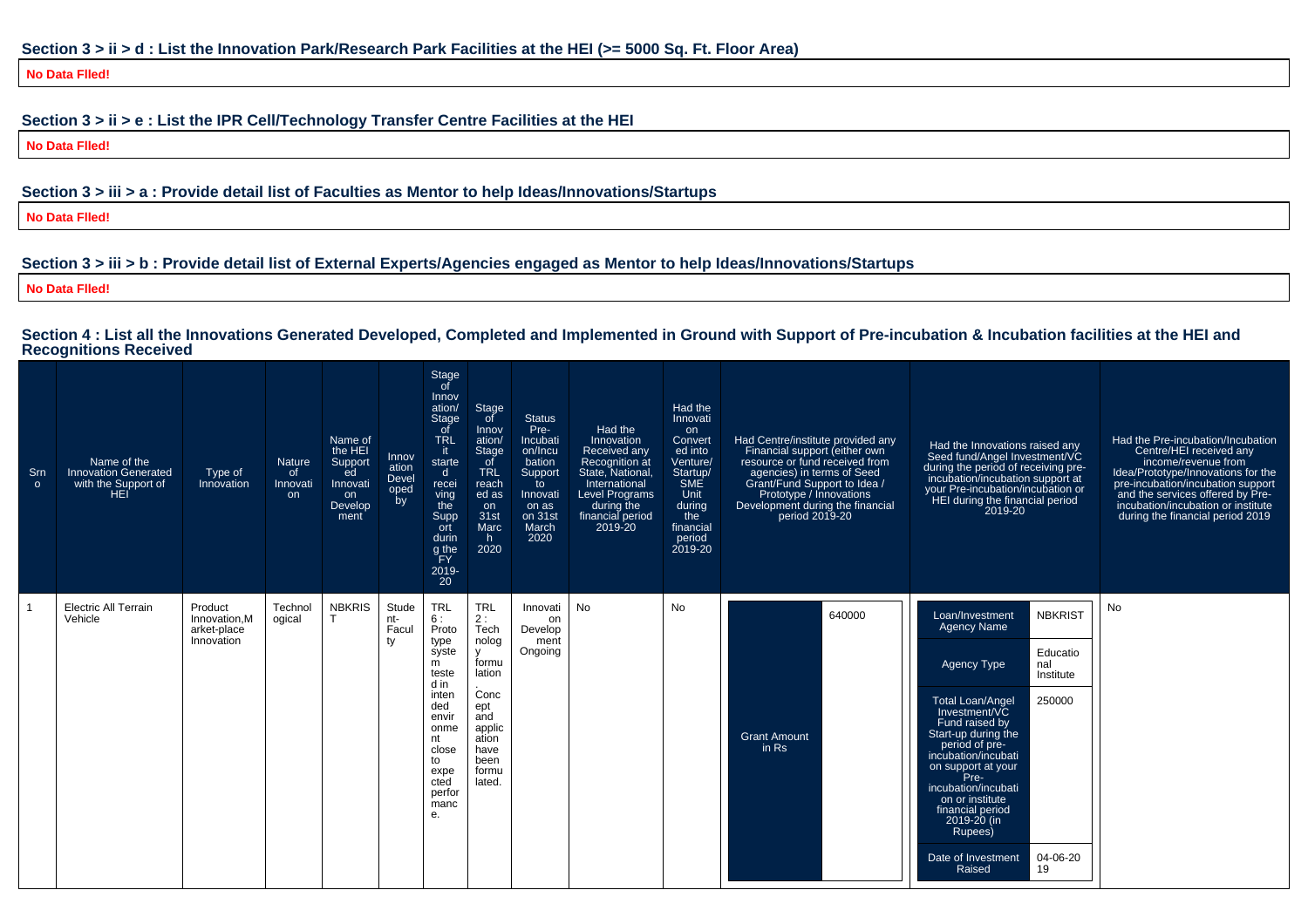|                | Name                                                                                         |                       |                   |                               | Type                                     |                                                                                                                                 |                                                                                                                                    |                                              |                                                                                                                                            | Gender                                                                                                                           |                       |                        |                        | Email      | Contact    |
|----------------|----------------------------------------------------------------------------------------------|-----------------------|-------------------|-------------------------------|------------------------------------------|---------------------------------------------------------------------------------------------------------------------------------|------------------------------------------------------------------------------------------------------------------------------------|----------------------------------------------|--------------------------------------------------------------------------------------------------------------------------------------------|----------------------------------------------------------------------------------------------------------------------------------|-----------------------|------------------------|------------------------|------------|------------|
|                | Revanth                                                                                      |                       |                   |                               | Student                                  |                                                                                                                                 |                                                                                                                                    |                                              |                                                                                                                                            | Male                                                                                                                             |                       |                        | revanthpala@gmail.com  |            | 7993155394 |
|                |                                                                                              | Name                  |                   |                               |                                          |                                                                                                                                 | Type                                                                                                                               |                                              |                                                                                                                                            |                                                                                                                                  | Gender                |                        |                        | Email      | Contact    |
|                | Damodhar Sai singh                                                                           |                       |                   |                               |                                          |                                                                                                                                 |                                                                                                                                    |                                              |                                                                                                                                            | Male                                                                                                                             |                       |                        | kingsaisingh@gmail.com |            | 9493128013 |
|                | Damodhar Sai singh                                                                           |                       |                   |                               | Student                                  |                                                                                                                                 |                                                                                                                                    |                                              | Male                                                                                                                                       |                                                                                                                                  |                       | kingsaisingh@gmail.com |                        | 9493128013 |            |
|                | Pushotham Sai                                                                                |                       |                   |                               | Student<br>Student<br>Student<br>Student |                                                                                                                                 |                                                                                                                                    | Male                                         |                                                                                                                                            |                                                                                                                                  | chejarlasai@gmail.com |                        | 9440637131             |            |            |
|                | Pushotham Sai                                                                                |                       |                   |                               |                                          |                                                                                                                                 |                                                                                                                                    | Male                                         |                                                                                                                                            |                                                                                                                                  | chejarlasai@gmail.com |                        | 9440637131             |            |            |
|                | Manoharbabu                                                                                  |                       |                   |                               |                                          |                                                                                                                                 |                                                                                                                                    | Male<br>Male                                 |                                                                                                                                            |                                                                                                                                  | 16kb1a0323@gmail.com  |                        | 7160435832             |            |            |
|                | Manoharbabu                                                                                  |                       |                   |                               |                                          |                                                                                                                                 |                                                                                                                                    |                                              |                                                                                                                                            |                                                                                                                                  | 16kb1a0323@gmail.com  |                        | 7160435832             |            |            |
|                | Y Ashok kumar Reddy                                                                          |                       | Faculty           |                               |                                          |                                                                                                                                 |                                                                                                                                    | Male                                         |                                                                                                                                            |                                                                                                                                  | akreddy@nbkrist.org   |                        | 9440638308             |            |            |
|                | Y Ashok kumar Reddy                                                                          | Faculty               |                   |                               |                                          | Male                                                                                                                            |                                                                                                                                    |                                              | akreddy@nbkrist.org                                                                                                                        |                                                                                                                                  | 9440638308            |                        |                        |            |            |
| $\overline{2}$ | Automated Inspection<br>by vision assisted<br>robot arm using<br>LabVIEW and<br>Raspberry pi | Process<br>Innovation | Technol<br>ogical | <b>NBKRIS</b><br>$\mathsf{T}$ | Stude<br>nt-<br>Facul<br>ty              | TRL<br>2 :<br>Tech<br>nolog<br>V<br>formu<br>lation<br>Conc<br>ept<br>and<br>applic<br>ation<br>have<br>been<br>formu<br>lated. | <b>TRL</b><br>$2:$<br>Tech<br>nolog<br>formu<br>lation<br>Conc<br>ept<br>and<br>applic<br>ation<br>have<br>been<br>formu<br>lated. | Innovati<br>on<br>Develop<br>ment<br>Ongoing | Agen<br>$\frac{\text{cy}}{\text{Nam}}$<br>e<br>Agen<br>Cy<br>Type<br>Awar<br>d /<br>Positi<br>on $/$<br>Reco<br>gnitio<br>n<br>Secu<br>red | Ve<br>mu<br>Insti<br>tute<br>of<br>Tec<br>hnol<br>gy<br>Edu<br>cati<br>onal<br>Insti<br>tute<br>artic<br>le<br>publ<br>ishe<br>d | <b>No</b>             | No                     |                        | No         | No         |
|                | Name                                                                                         |                       |                   |                               |                                          |                                                                                                                                 | Type                                                                                                                               |                                              |                                                                                                                                            |                                                                                                                                  | Gender                |                        |                        | Email      | Contact    |
|                | Sunil                                                                                        |                       |                   |                               | <b>Faculty and Student</b>               |                                                                                                                                 |                                                                                                                                    |                                              |                                                                                                                                            | Male                                                                                                                             |                       | kotasaisunil@gmail.com |                        | 9849518448 |            |
|                |                                                                                              | Name                  |                   |                               |                                          |                                                                                                                                 | Type                                                                                                                               |                                              |                                                                                                                                            |                                                                                                                                  | Gender                |                        |                        | Email      | Contact    |
|                | Y. Ashok Kumar Reddy                                                                         |                       |                   |                               |                                          |                                                                                                                                 |                                                                                                                                    |                                              |                                                                                                                                            | Male                                                                                                                             |                       |                        | akreddy@nbkrist.org    |            | 9440638308 |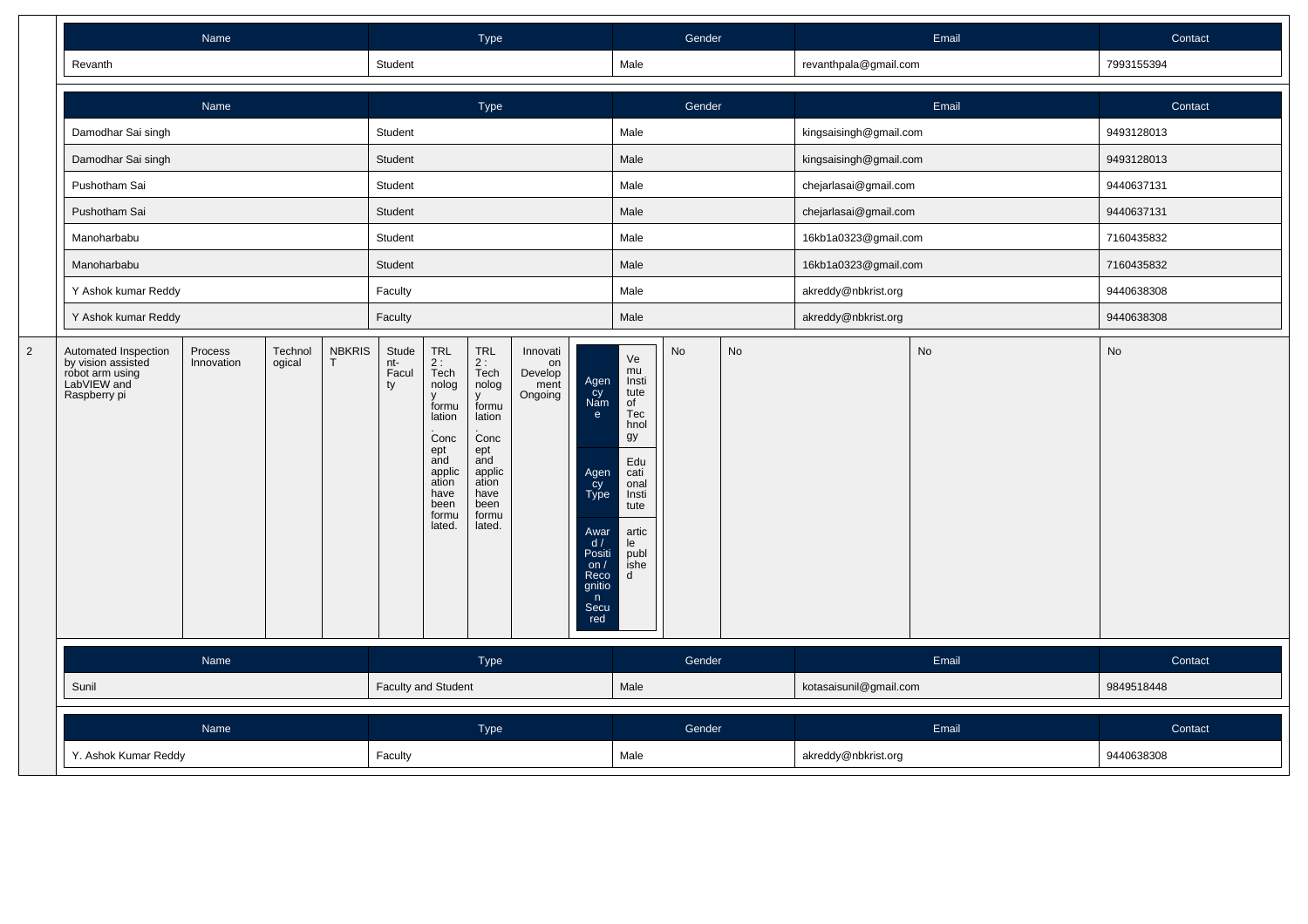| 3              | Analysis of passive<br>and semi active<br>vehicle systems using<br>Matlab simulink   | Process<br>Innovation        | Technol<br>ogical | Mechani<br>cal<br>Enginee<br>ring | Stude<br>nt-<br>Facul<br>ty | TRL<br>1:<br>Basic<br>resea<br>rch.<br>Princi<br>ples<br>postu<br>lated<br>and<br>obser<br>ved<br>but<br>no<br>exper<br>iment<br>al<br>proof<br>availa<br>ble. | TRL<br>1:<br><b>Basic</b><br>resea<br>rch.<br>Princi<br>ples<br>postu<br>lated<br>and<br>obser<br>ved<br>but<br>no<br>exper<br>iment<br>al<br>proof<br>availa<br>ble.        | Innovati<br>on<br>Develop<br>ment<br>Ongoing | No   |      | No     | No                      |                         | No         | No            |  |
|----------------|--------------------------------------------------------------------------------------|------------------------------|-------------------|-----------------------------------|-----------------------------|----------------------------------------------------------------------------------------------------------------------------------------------------------------|------------------------------------------------------------------------------------------------------------------------------------------------------------------------------|----------------------------------------------|------|------|--------|-------------------------|-------------------------|------------|---------------|--|
|                |                                                                                      | Name<br>V. Viswa nadha Reddy |                   |                                   | Type                        |                                                                                                                                                                |                                                                                                                                                                              |                                              |      |      | Gender |                         |                         | Email      | Contact       |  |
|                |                                                                                      |                              |                   |                                   | Student                     |                                                                                                                                                                |                                                                                                                                                                              |                                              | Male |      |        | srihari.panta@gmail.com |                         | 9177523782 |               |  |
|                |                                                                                      |                              |                   |                                   |                             |                                                                                                                                                                |                                                                                                                                                                              |                                              |      |      |        |                         |                         |            |               |  |
|                |                                                                                      | Name                         |                   |                                   |                             |                                                                                                                                                                | Type                                                                                                                                                                         |                                              |      |      | Gender |                         |                         | Email      | Contact       |  |
|                | P Srihari Reddy                                                                      |                              |                   |                                   | Faculty                     |                                                                                                                                                                |                                                                                                                                                                              |                                              |      | Male |        |                         | srihari.panta@gmail.com |            | 9492635508    |  |
| $\overline{4}$ | Modelling and<br>Analysis of 4 whheled<br>vehicle using Catia<br>and Matlab Simulink | Process<br>Innovation        | Technol<br>ogical | Mechani<br>cal<br>Enginee<br>ring | Stude<br>nt-<br>Facul<br>ty | TRL<br>1:<br>Basic<br>resea<br>rch.<br>Princi<br>ples<br>postu<br>lated<br>and<br>obser<br>ved<br>but<br>no<br>exper<br>iment<br>al<br>proof<br>availa<br>ble. | <b>TRL</b><br>1:<br><b>Basic</b><br>resea<br>rch.<br>Princi<br>ples<br>postu<br>lated<br>and<br>obser<br>ved<br>but<br>no<br>exper<br>iment<br>al<br>proof<br>availa<br>ble. | Innovati<br>on<br>Develop<br>ment<br>Ongoing | No   |      | No     | No                      |                         | No         | $\mathsf{No}$ |  |
|                |                                                                                      | Name                         |                   |                                   |                             |                                                                                                                                                                | Type                                                                                                                                                                         |                                              |      |      | Gender |                         |                         | Email      | Contact       |  |
|                | Ravi Kumar                                                                           |                              |                   |                                   | Student                     |                                                                                                                                                                |                                                                                                                                                                              |                                              | Male |      |        | srihari.patna@gmail.com |                         | 8897848640 |               |  |
|                |                                                                                      | Name                         |                   |                                   |                             |                                                                                                                                                                | Type                                                                                                                                                                         |                                              |      |      | Gender |                         | Email                   |            | Contact       |  |
|                | P. srihari Reddy                                                                     |                              |                   |                                   | Faculty                     |                                                                                                                                                                |                                                                                                                                                                              |                                              |      | Male |        |                         | srihai.patna@gmail.com  |            | 9492635308    |  |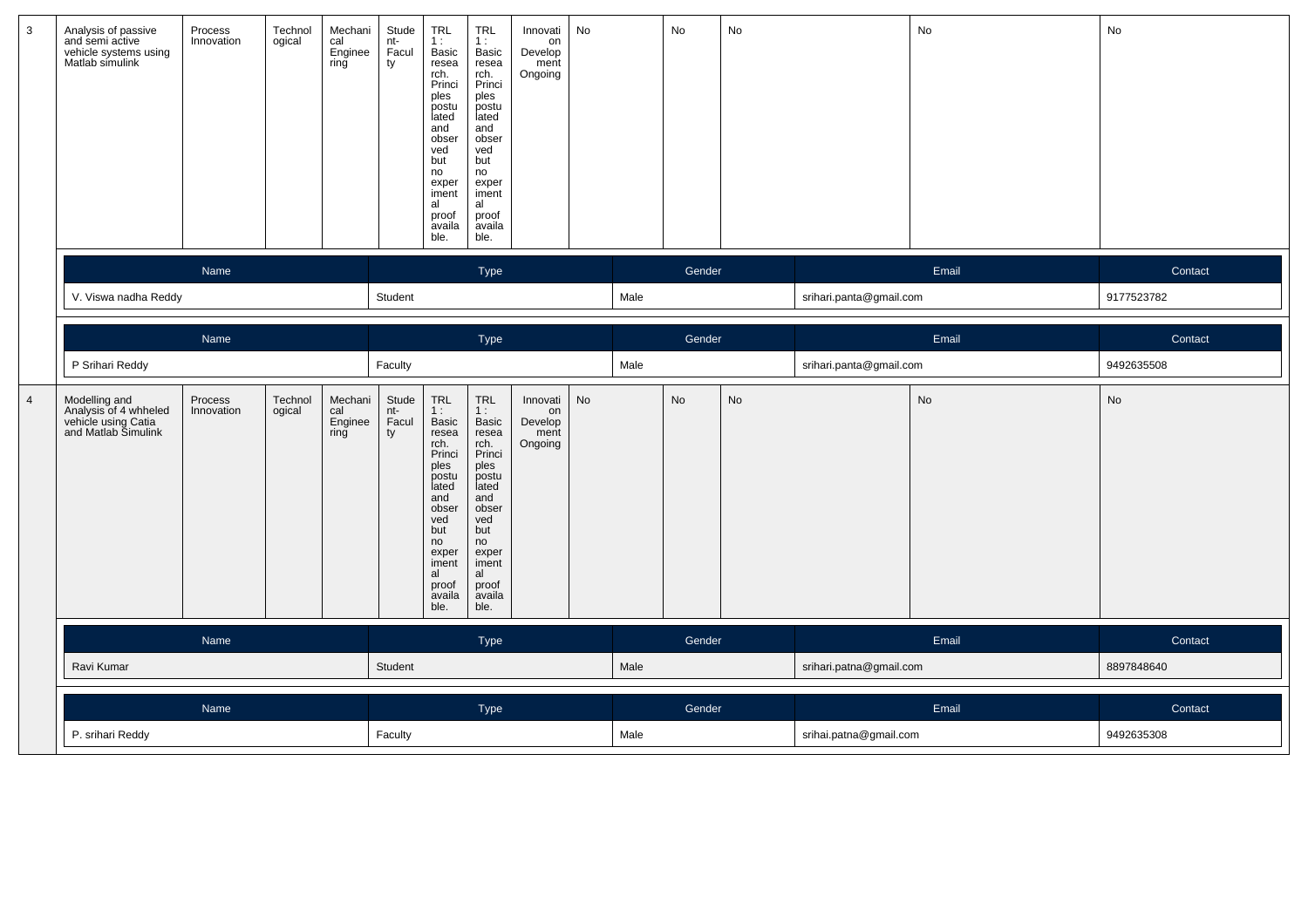| 5 | EVALUATION OF<br>SYNTHESIZED BIO<br>PLASTIC | Product<br>Innovation | Technol<br>ogical | Mechani<br>cal<br>Enginee<br>ring | Stude<br>nt-<br>Facul<br>ty | TRL<br>1:<br>Basic<br>resea<br>rch.<br>Princi<br>ples<br>postu<br>lated<br>and<br>obser<br>ved<br>but<br>no<br>exper<br>iment<br>al<br>proof<br>availa<br>ble. | <b>TRL</b><br>1:<br>Basic<br>resea<br>rch.<br>Princi<br>ples<br>postu<br>lated<br>and<br>obser<br>ved<br>but<br>no<br>exper<br>iment<br>al<br>proof<br>availa<br>ble. | Innovati<br>on<br>Develop<br>ment<br>Ongoing | No |        | No                           | No                             |                                | No         | No         |  |
|---|---------------------------------------------|-----------------------|-------------------|-----------------------------------|-----------------------------|----------------------------------------------------------------------------------------------------------------------------------------------------------------|-----------------------------------------------------------------------------------------------------------------------------------------------------------------------|----------------------------------------------|----|--------|------------------------------|--------------------------------|--------------------------------|------------|------------|--|
|   |                                             | Name                  |                   |                                   | Type                        |                                                                                                                                                                |                                                                                                                                                                       |                                              |    | Gender |                              |                                |                                | Email      | Contact    |  |
|   | SK.MOHEETH ABDUL REHAMAN                    |                       |                   |                                   | Student                     |                                                                                                                                                                |                                                                                                                                                                       |                                              |    | Male   |                              |                                | moheeth399@gmail.com           |            | 7093713904 |  |
|   |                                             | Name                  |                   |                                   | Type                        |                                                                                                                                                                |                                                                                                                                                                       |                                              |    | Gender |                              |                                |                                | Email      | Contact    |  |
|   | P.Nanda Kumar                               |                       |                   |                                   | Faculty                     |                                                                                                                                                                |                                                                                                                                                                       |                                              |    | Male   |                              |                                | podaralla.nandakumar@gmail.com |            | 9885385064 |  |
| 6 | <b>Smart Medication</b><br>Dispenser        | Product<br>Innovation | Technol<br>ogical | ME and<br>ECE                     | Stude<br>nt-<br>Facul<br>ty | TRL<br>2 :<br>Tech<br>nolog<br>formu<br>lation<br>.<br>Conc<br>ept<br>and<br>applic<br>ation<br>have<br>been<br>formu<br>lated.                                | $\ensuremath{\mathsf{TRL}}$<br>4:<br>Small<br>scale<br>protot<br>ype<br>built<br>in a<br>labor<br>atory<br>envir<br>onme<br>nt<br>("ugly<br>protot<br>ype).           | Innovati<br>on<br>Develop<br>ment<br>Ongoing | No |        | $\operatorname{\mathsf{No}}$ | No                             |                                | No         | No         |  |
|   |                                             | Name                  |                   |                                   |                             |                                                                                                                                                                | Type                                                                                                                                                                  |                                              |    |        | Gender                       |                                |                                | Email      | Contact    |  |
|   | Kalyan                                      |                       |                   |                                   | Student                     |                                                                                                                                                                |                                                                                                                                                                       |                                              |    | Male   |                              |                                | ktalari422@gmail.com           |            | 7989660334 |  |
|   |                                             | Name                  |                   |                                   |                             |                                                                                                                                                                | Type                                                                                                                                                                  |                                              |    |        | Gender                       |                                |                                | Email      | Contact    |  |
|   | P.Nanda Kumar                               |                       |                   |                                   | Faculty                     |                                                                                                                                                                |                                                                                                                                                                       |                                              |    | Male   |                              | podaralla.nandakumar@gmail.com |                                | 9885385064 |            |  |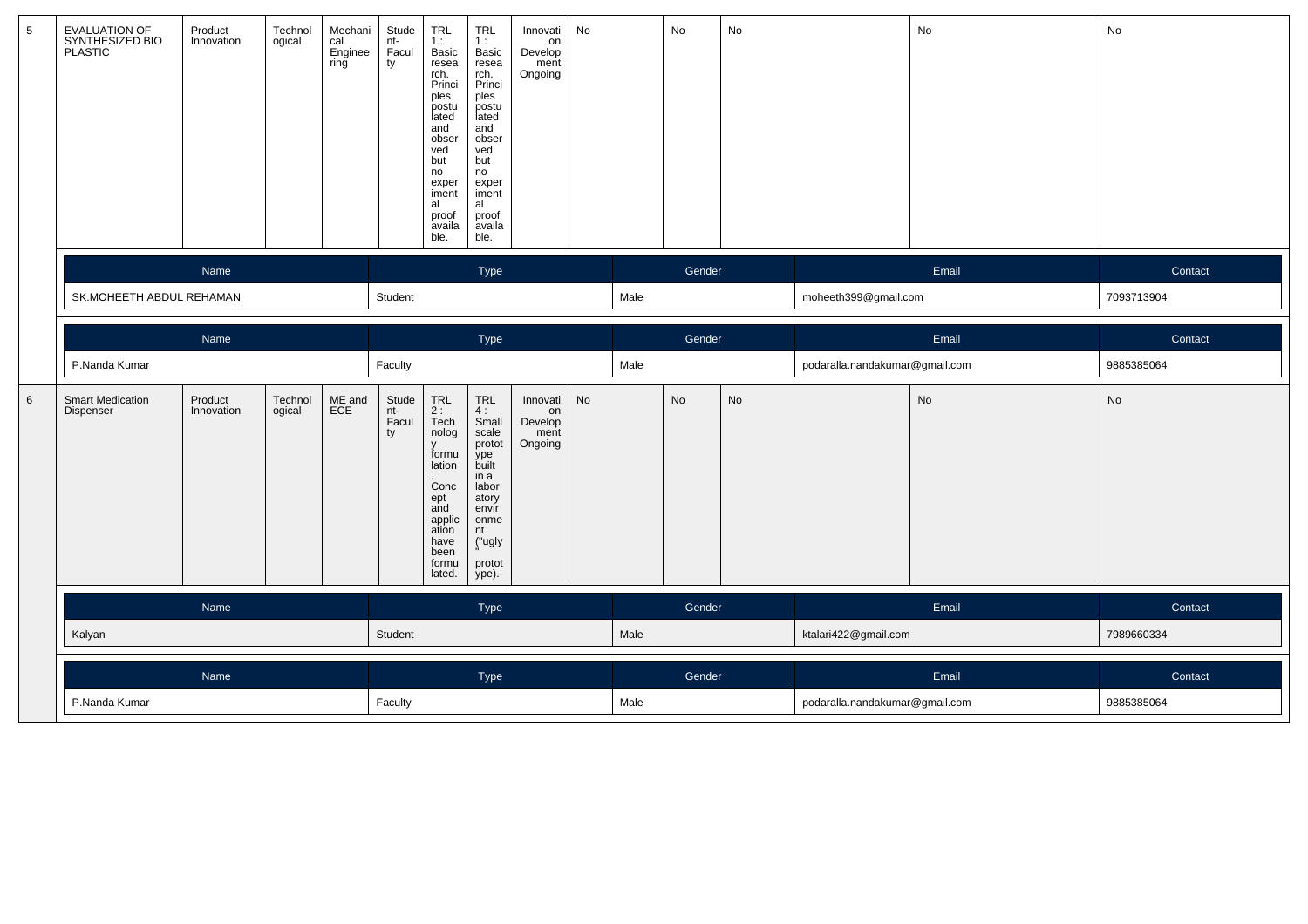| $\overline{7}$ | Industrial automation<br>using IOT | Product<br>Innovation, Se<br>rvice<br>Innovation | Technol<br>ogical | ME and<br>ECE        | Stude<br>nt-<br>Facul<br>ty | TRL<br>2 :<br>Tech<br>nolog<br>У<br>formu<br>lation<br>$\bullet$<br>Conc<br>ept<br>and<br>applic<br>ation<br>have<br>been<br>formu<br>lated. | <b>TRL</b><br>4:<br>Small<br>scale<br>protot<br>ype<br>built<br>in a<br>labor<br>atory<br>envir<br>onme<br>nt<br>("ugly<br>protot<br>ype). | Innovati<br>on<br>Develop<br>ment<br>Ongoing | Agen<br>cy<br>Nam<br>e.<br>Agen<br>cy<br>Type<br>Awar<br>d/<br>Positi<br>on/<br>Reco<br>gnitio<br>n<br>Secu<br>red | SIH<br>201<br>9<br>Gov<br>Age<br>ncy<br>(Ce<br>ntral<br>Sec<br>ond<br>posi<br>tion | No | Grant Amount<br>in Rs      | 25000                           | No | No         |
|----------------|------------------------------------|--------------------------------------------------|-------------------|----------------------|-----------------------------|----------------------------------------------------------------------------------------------------------------------------------------------|--------------------------------------------------------------------------------------------------------------------------------------------|----------------------------------------------|--------------------------------------------------------------------------------------------------------------------|------------------------------------------------------------------------------------|----|----------------------------|---------------------------------|----|------------|
|                |                                    | Name                                             |                   |                      | Type                        |                                                                                                                                              |                                                                                                                                            |                                              |                                                                                                                    | Gender                                                                             |    |                            | Email                           |    | Contact    |
|                | P Venkata Sai                      |                                                  |                   |                      | Student                     |                                                                                                                                              |                                                                                                                                            |                                              |                                                                                                                    | Male                                                                               |    |                            | payasamvenkatasai1234@gmail.com |    | 9381276397 |
|                | Name                               |                                                  |                   |                      | Type                        |                                                                                                                                              |                                                                                                                                            |                                              |                                                                                                                    | Gender                                                                             |    |                            | Email                           |    | Contact    |
|                | Irfan                              |                                                  |                   |                      | Student<br>Faculty          |                                                                                                                                              |                                                                                                                                            |                                              | Male<br>Male                                                                                                       |                                                                                    |    | shaikirfan121143@gmail.com | 6305944967                      |    |            |
|                | Gurukumar                          |                                                  |                   | gurukumars@yahoo.com |                             |                                                                                                                                              |                                                                                                                                            |                                              |                                                                                                                    |                                                                                    |    | 9866303652                 |                                 |    |            |

**Section 5 : List all the Ventures/Startups/SME Units Established with Support of Pre-incubation & Incubation facilities at the HEI**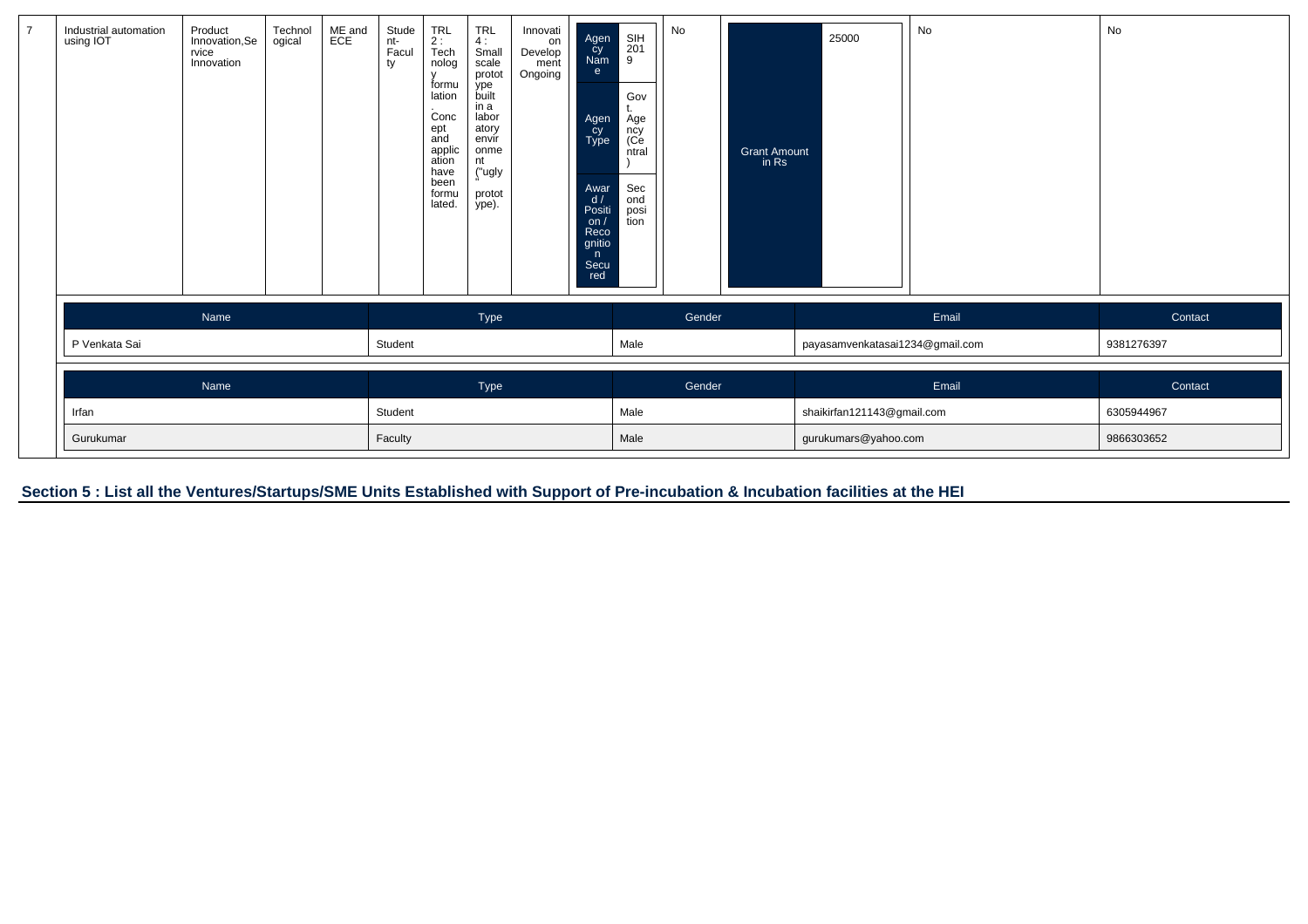| Srn<br>$\circ$ | Name of the<br>Venture/Sta<br>rtup/SME<br>Unit<br>Established<br>with the<br>Support of<br>HEI | Type of<br>Innovation<br>of<br>Venture/Sta<br>rtup/SME<br>Unit | <b>Nature</b><br>of<br>Innovat<br>ion | Name<br>of the<br>Pre-<br>Incubat<br>ion/Inc<br>ubation<br>Unit of<br>HEI<br>Suppor<br>ted<br>Innovat<br>ion<br>Develo<br>pment | Vent<br>ure<br>Foun<br>ded<br>by | Venture Registerd as                                                                   | Year<br>of<br>Regi<br>strati<br>on | What is the<br>current status<br>of Pre-<br>Incubation/Inc<br>ubation<br>Support to<br>Venture/<br>Startup/ SME<br>Unit as on<br>31st March<br>2020? | Had the Venture Received any<br>Recognition at State, National,<br>International Level Programs<br>during the financial period 2019-<br>20? | Had Centre/institute provided<br>any Financial support (either<br>own resource or fund received<br>from agencies) in terms of Seed<br>Grant/Fund Support to Venture<br>establishment during the<br>financial period 2019-20 | Had the venture/startup raised<br>any Seed fund/Angel<br>Investment/VC during the period<br>of receiving pre-<br>incubation/incubation support at<br>your Pre-incubation/incubation or<br>HEI during the financial period<br>2019-20 | Had<br>the<br>Pre-<br>incubat<br>ion/Inc<br>ubation<br>Centre/<br>HEI<br>receive<br>d any<br>income<br>/revenu<br>e from<br>venture<br>/startup<br>for the<br>pre-<br>incubat<br>ion/inc<br>ubation<br>support<br>and the<br>service<br>s<br>offered<br>by Pre-<br>incubat<br>ion/inc<br>ubation<br><b>or</b><br>institut<br>e<br>during<br>the<br>financi<br>al<br>period<br>2019-<br>20 | Has<br>the<br>Start-<br>up<br>Grown<br>to a<br>stage<br>of<br>Employ<br>ment<br>Genera<br>tion to<br>10 <sup>°</sup><br><b>Numbe</b><br>rs or an<br>annual<br>Turnov<br>er to<br><b>Rs. 50</b><br>Lakhs<br>during<br>the<br>financi<br>al year<br>2019-<br>20 |
|----------------|------------------------------------------------------------------------------------------------|----------------------------------------------------------------|---------------------------------------|---------------------------------------------------------------------------------------------------------------------------------|----------------------------------|----------------------------------------------------------------------------------------|------------------------------------|------------------------------------------------------------------------------------------------------------------------------------------------------|---------------------------------------------------------------------------------------------------------------------------------------------|-----------------------------------------------------------------------------------------------------------------------------------------------------------------------------------------------------------------------------|--------------------------------------------------------------------------------------------------------------------------------------------------------------------------------------------------------------------------------------|-------------------------------------------------------------------------------------------------------------------------------------------------------------------------------------------------------------------------------------------------------------------------------------------------------------------------------------------------------------------------------------------|---------------------------------------------------------------------------------------------------------------------------------------------------------------------------------------------------------------------------------------------------------------|
|                | wave<br>software<br>solutions<br><b>LLP</b>                                                    | Service<br>Innovation                                          | Techno<br>logical                     | 4649                                                                                                                            | Stud<br>ent                      | AAS7248<br>Venture with<br>Corporate<br>Identification<br>Number (CIN)<br>Registration | 2019<br>-20                        | Received<br>Incubation<br>Support from<br>Incubation<br>Unit                                                                                         | No                                                                                                                                          | No                                                                                                                                                                                                                          | No                                                                                                                                                                                                                                   | No                                                                                                                                                                                                                                                                                                                                                                                        | No                                                                                                                                                                                                                                                            |
|                | Name<br>DIN number<br>Bala Ganghadhar Tilak Gumpatala<br>08775156                              |                                                                |                                       |                                                                                                                                 |                                  |                                                                                        | Student                            | <b>Type</b>                                                                                                                                          | Gender<br>Male                                                                                                                              | Email<br>Contact<br>7993384649<br>gumparlatilak@gmail.com                                                                                                                                                                   |                                                                                                                                                                                                                                      |                                                                                                                                                                                                                                                                                                                                                                                           |                                                                                                                                                                                                                                                               |

## **Section 7 > i : List all the Collaborations with External Agencies and Co-Creation of I&E Activities by the HEI**

| Srno | <b>Collaborated Agency Name</b>    | <b>Collaborated Agency Type</b>  | Purpose of Collaboration                                                                                                          | Type of Support Offered | No. of Student<br>Projects/ Ideas /<br>Innovation / Startups<br>from the HEI get<br>benefitted through<br>this partnership | Date of MOU /<br><b>Agreement Signed</b><br>on |
|------|------------------------------------|----------------------------------|-----------------------------------------------------------------------------------------------------------------------------------|-------------------------|----------------------------------------------------------------------------------------------------------------------------|------------------------------------------------|
|      | Codetantra                         | Non-Govt. Agencies               | Collaboration with Startups/Industry Associations/Knowledge<br>Agencies to Promote I&E Activities and/or Internship Opportunities | Pre-incubation          | 180                                                                                                                        | 08-08-2019                                     |
|      | D Link                             | Corporate / Industry Association | Collaboration with Startups/Industry Associations/Knowledge<br>Agencies to Promote I&E Activities and/or Internship Opportunities | Pre-incubation          | 27                                                                                                                         | 26-08-2019                                     |
|      | letZconnect Technologies Pvt. Ltd. | Corporate / Industry Association | Collaboration with Startups/Industry Associations/Knowledge<br>Agencies to Promote I&E Activities and/or Internship Opportunities | Pre-incubation          | 20                                                                                                                         | 11-01-2019                                     |
|      | REDHAT India Pvt. Ltd.             | Corporate / Industry Association | Collaboration with Startups/Industry Associations/Knowledge<br>Agencies to Promote I&E Activities and/or Internship Opportunities | Pre-incubation          |                                                                                                                            | 14-03-2019                                     |